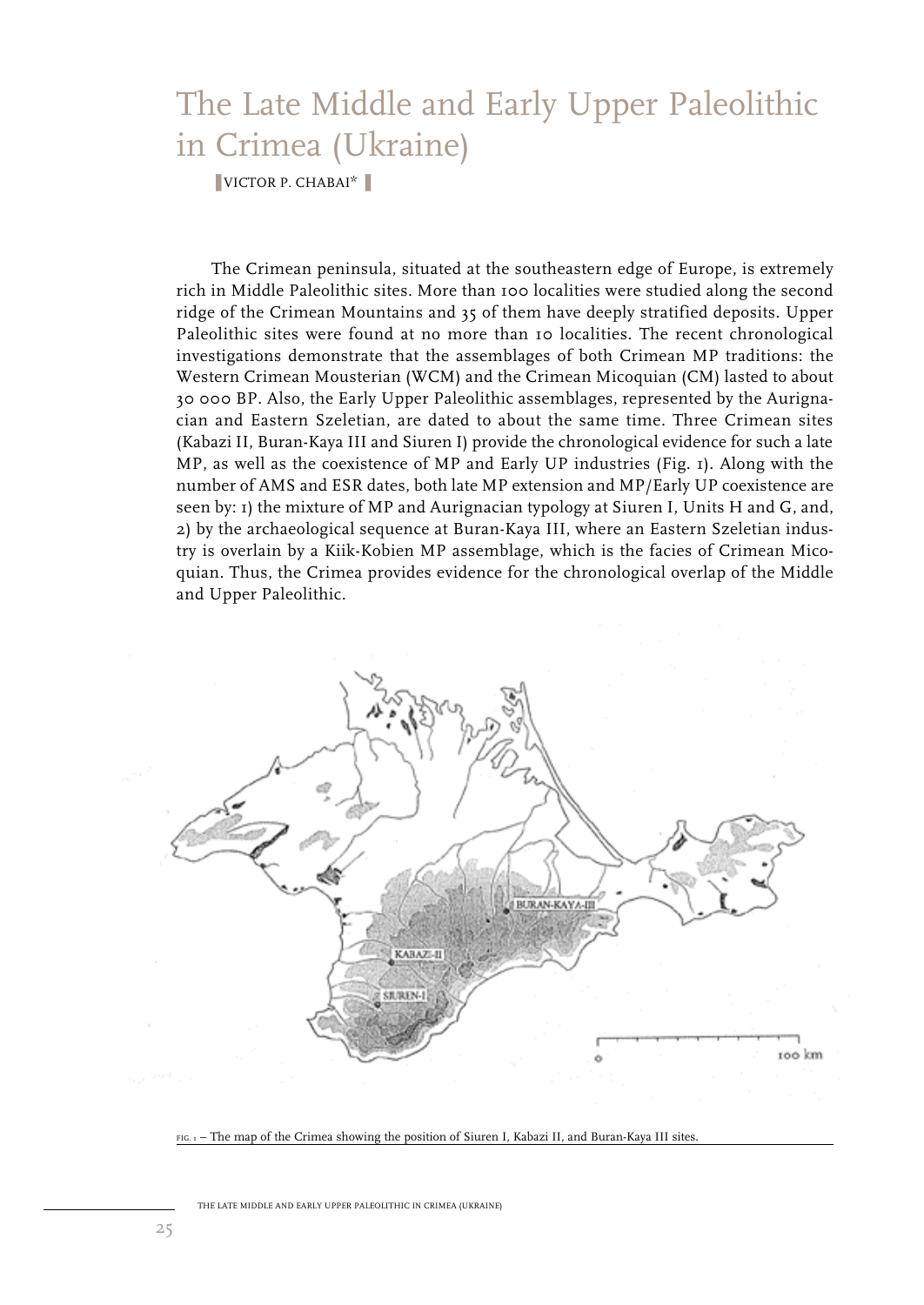## **1. Buran-Kaya III rock-shelter**

The archaeological sequence of Buran-Kaya III has eight major stratigraphycal Units, as recognizes by A. Yanevich, the first excavator of this site. The uppermost six Units include Medieval, Bronze Age, Neolithic, Mesolithic and Late Paleolithic. A. Marks subdivided unit VII into five levels (Marks, in press). Level A consists of disturb deposits, which contain the MP artifacts. In level B was found abundant, in situ, artifacts of the Kiik-Kobien MP industry, which is a facies of the Crimean Micoquian. While, level C contains a newly discovered Early UP Eastern Szeletian. Levels D and E produced few artifacts, what makes these assemblages uninformative from the point of view of industrial variability. The absolute chronological positions of Eastern Szeletian of level C and the Kiik-Kobien assemblages of level B have been determined by series of AMS dates (Fig. 2). The AMS dates for levels B and C are stratigraphically consistent: Level B dates to ca. 28 000 BP, while Level C dates either about 32 000 or about 36 000 BP (Pettitt, 1997).



FIG. 2 – Buran-Kaya III, Stratigraphy and AMS Chronology of Level B (Kiik-Koba facies of Crimean Micoquian industry) and Level C (Eastern Szeletian industry). After Marks, in press.

The technology of the Kiik-Kobien assemblage of level B is based on bifacial tool production. Cores are rare and are almost exclusively radial and/or discoidal. Blade production is, at best, fortuitous.

As noted by M. Yamada, the main typological characteristic of the Kiik-Kobien is the abundance of both bifacial and unifacial points (Yamada, 1996). On a whole, the points compose about 40% of all identifiable tools. The unifacial points, as well as scrapers, tend to be canted (Fig. 3). Different kinds of ventral thinning were used for both scrapers and points. Occasionally, unifacial tools were made on bifacial thinning/shaping flakes. Bifacial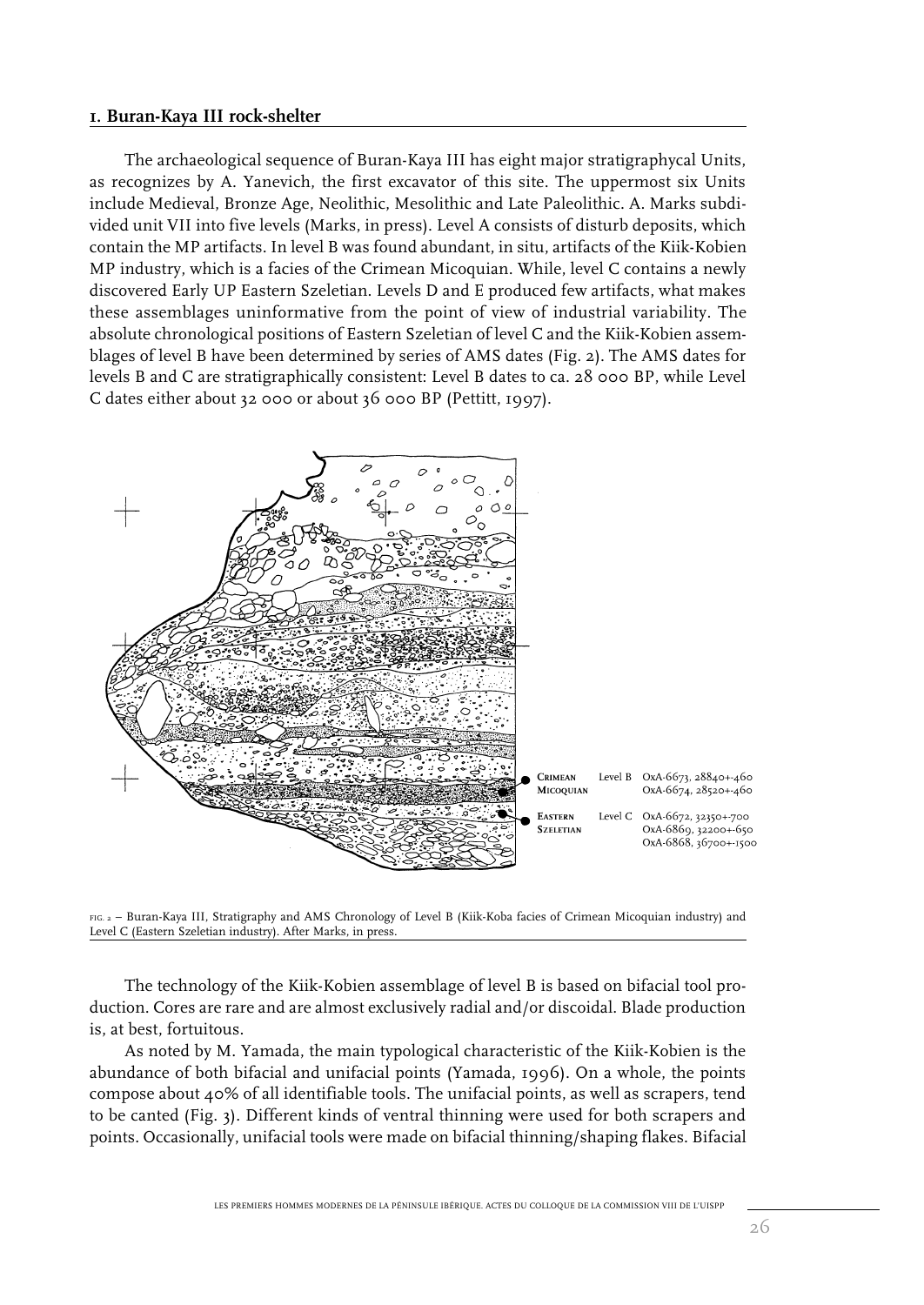

FIG. 3 – Buran-Kaya III, Level B, Kiik-Koba facies of Crimean Micoquian. Points. Redrawn from Yamada, 1996.

tools comprise about 15% of tool-kit. All of them are made in a plano-convex manner. Denticulates and notches are rare (about 10%), as are Upper Paleolithic tools.

A. Marks, in his description of the level C Eastern Szeletian assemblage, noted that technologically "there is no evidence for any reduction strategy other than bifacial" (Marks, in press). Unlike the Kiik-Kobien, however, where only the plano-convex method of reduction was used, the inhabitants of level C produced thin bifacial foliates in a bi-convex Upper Paleolithic manner. The typological structure of the level C assemblage is represented by bifacial tools, end-scrapers on flakes, scaled pieces, retouched pieces and a most peculiar category of artifact — a bifacially retouched microlithic trapezoids (Fig. 4). The majority of tools, including the trapezoids, were made on bifacial thinning/shaping flakes. In addition, a few clearly worked bones were found.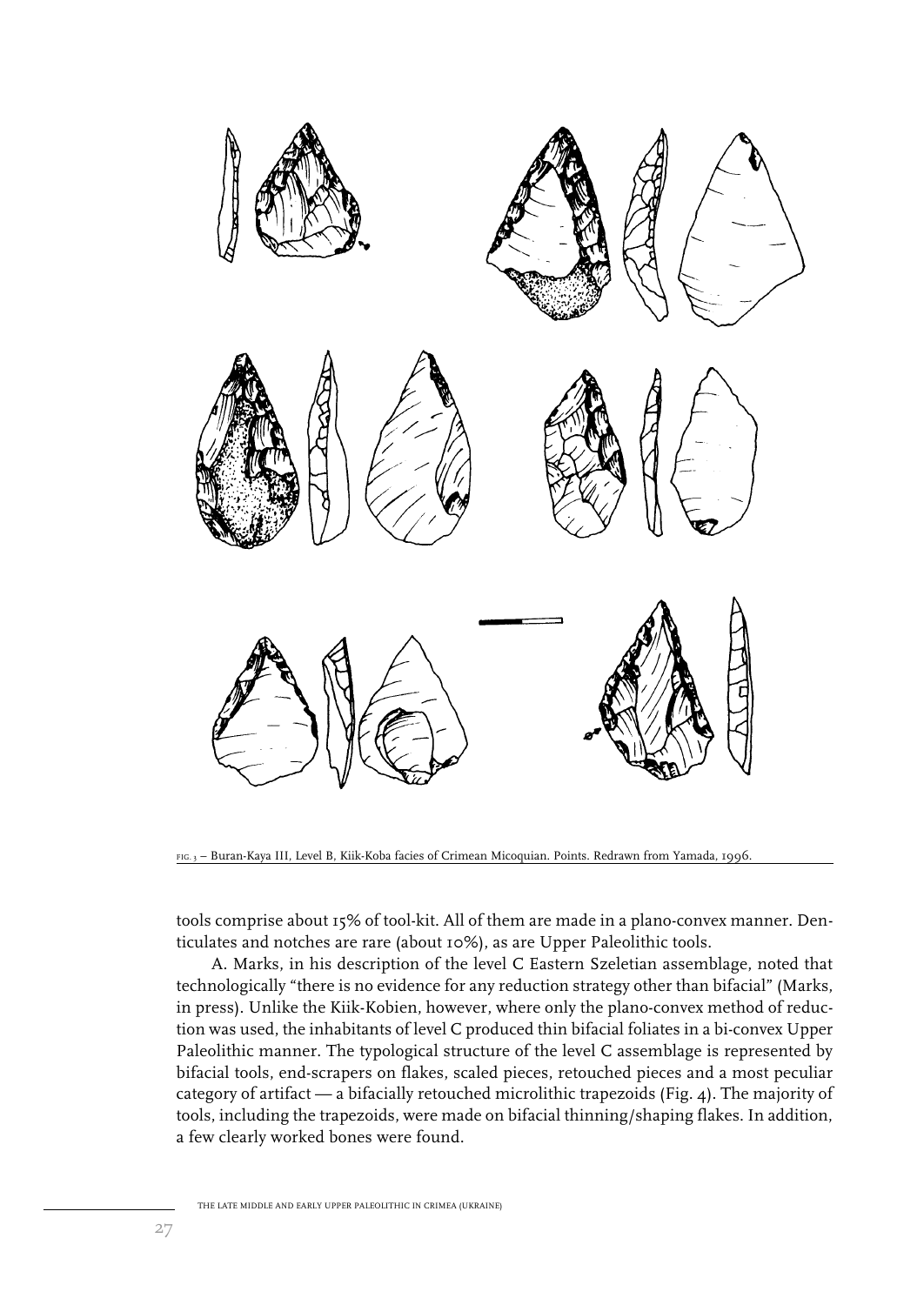

FIG. 4 – Buran-Kaya III, Level C, Eastern Szeletian industry. Artifacts: *1*: bifacial foliate; *2-8*: microlithic bifacialy retouched trapezoids; *9*: end-scraper on primary flake; *10* and *11*: worked bones. After Marks, in press.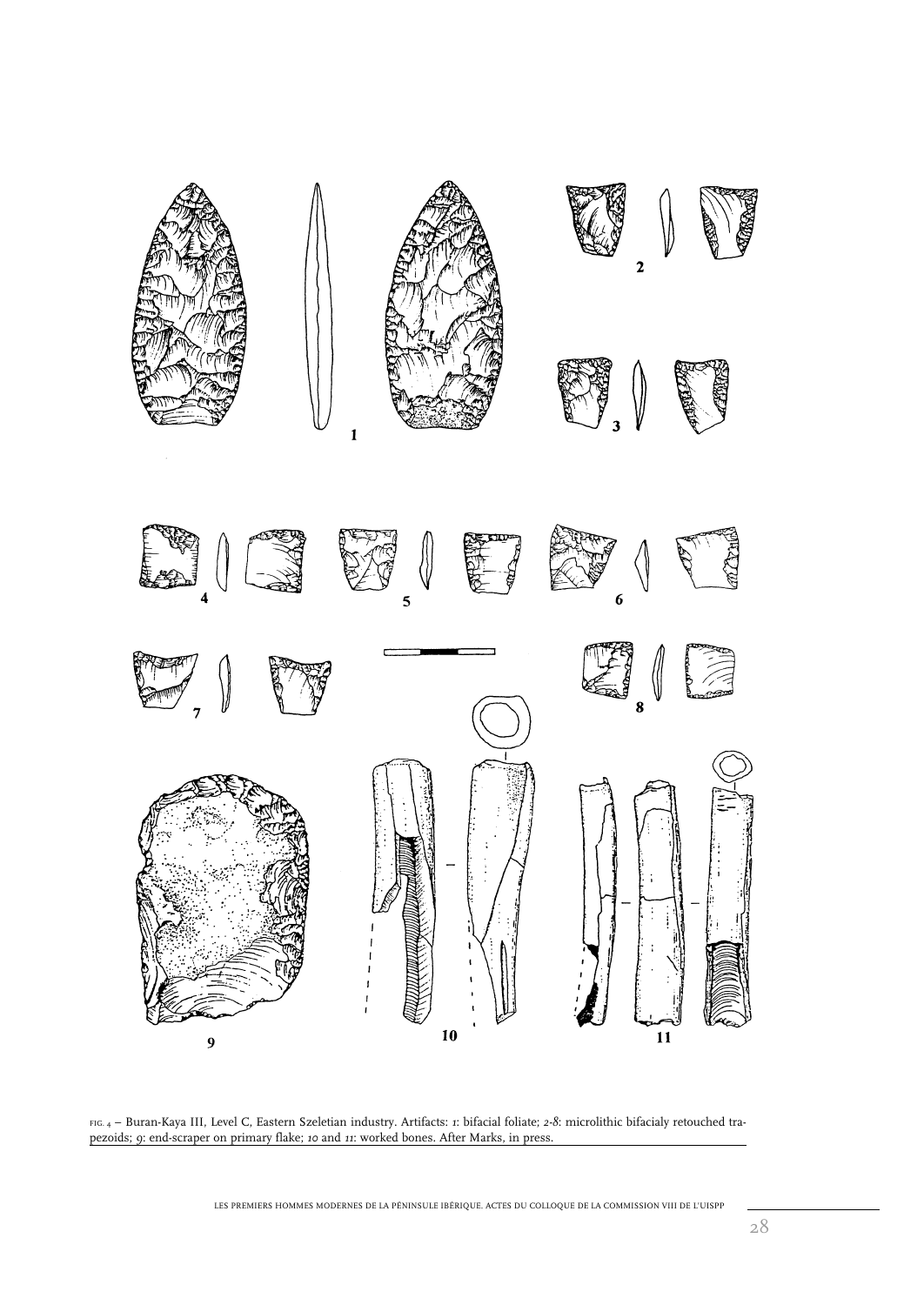### **2. Kabazi II open-air site**

The archaeological sequence at Kabazi II has five Units, which are subdivided into 32 levels and horizons. A chronologically Late MP industry is recognized in the assemblages of Unit II. A number of AMS and ESR dates show that the archaeological levels of Unit II date from 40 to 30 ca. BP (Fig. 5). Moreover, according to N.Gerasimenko's pollen studies, the archaeological levels of Unit II are bracketed by the Hengelo interstadial at their base and capped by deposits of the Denecamp interstadial at the top (Gerasimenko, in press).



FIG. 5 – Kabazi II, Stratigraphy. The AMS (Hedges et al., 1996) and ESR (Rink et al., 1998). Chronology of Unit II, Western Crimean Mousterian industry.

The Western Crimean Mousterian industry of Unit II has a complete absence of bifacial technology. Two stages of technological development have been recognized in the evolution of the Western Crimean Mousterian. The earliest at Kabazi II (levels II/8 through II/6) is characterized by a marked use of single or opposed platform cores to produce elongated blanks, as well as the presence of Levallois tortoise cores and their products. Blades account for about 20% of the blanks. The latest stage (levels  $II/5$  through  $II/1$ A) has only blank production from single and opposed platform cores. The centripetally prepared Levallois blanks are absent. Some true blade cores were exploited volumetrically; also, crested blades and core tablets were used for cores shaping but all blades were struck off with a hard hammer. Blades increased to about 35% of all blanks (Chabai 1996, 1998a, 1998b).

Unlike Crimean Micoquian assemblages, where bifacial tools are common, the WCM typology is based on unifacial tools production only. The unifacial tool-kits are different, as well. The typological structure of the tool assemblage is represented by simple side-scrapers, sometimes double side-scrapers and different types of points.

In spite of the technological evolution toward increasing blade production, there is no comparable change in the tool assemblage. The tool-kits of the latest stage have some new typological features. Almost all tools were made on blades. As usual, all are dominated by

THE LATE MIDDLE AND EARLY UPPER PALEOLITHIC IN CRIMEA (UKRAINE)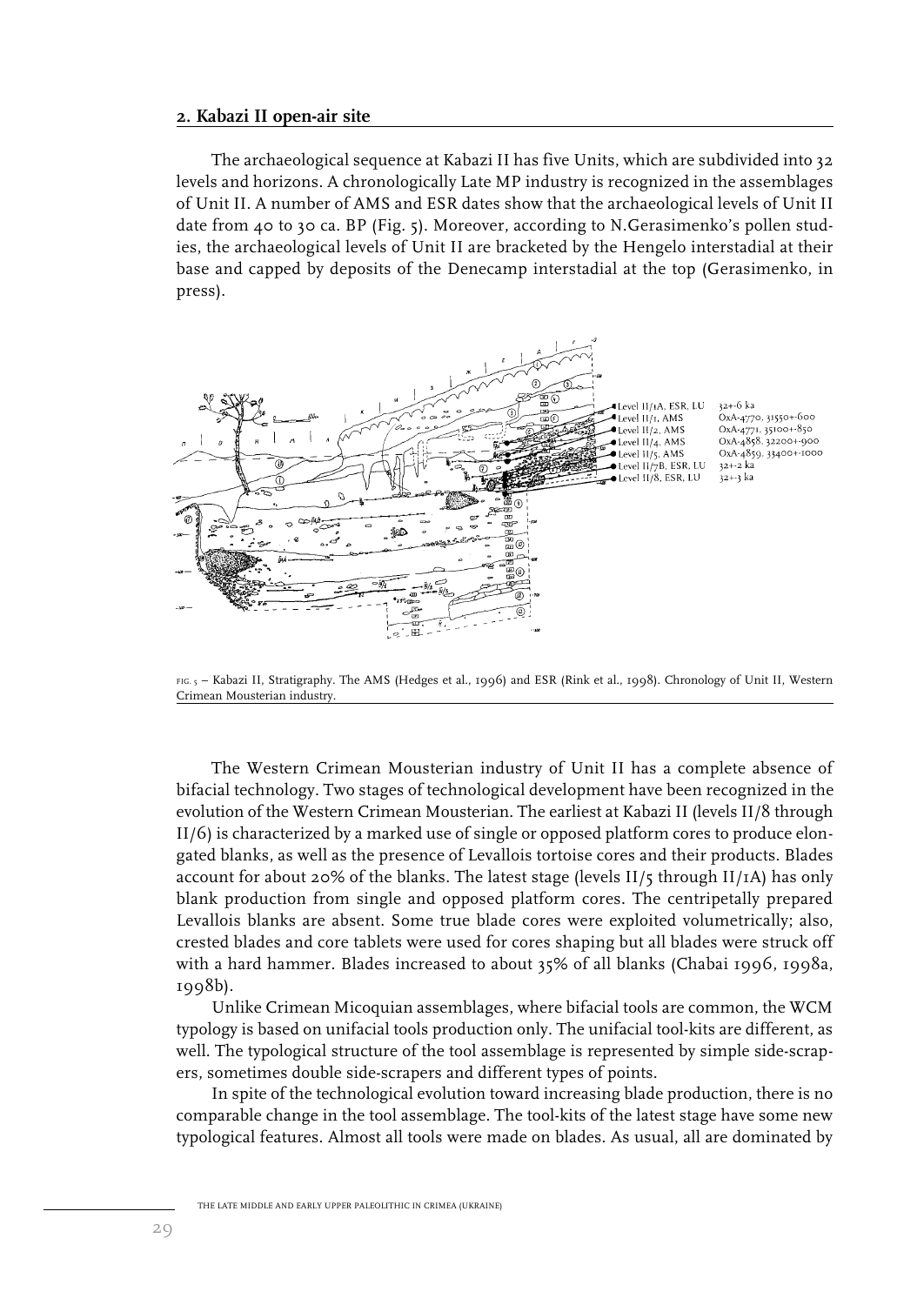

FIG. 6 – Kabazi II, Unit II, Western Crimean Mousterian. Level II/7 (*5*), Level II/6 (*2, 6*), and Level II/1 (*1, 3, 4*). Tools: *1-4*: simple convex scrapers; *5*: retouched blade; *6*: simple straight scraper.

simple side-scrapers, but now made on blades (Fig. 6). Some new types do appear within the class of points. There are: Distal Points, where only the tip is retouched and Obliquely retouched Points. Another innovation was the Obliquely Truncated blade, as well as rare backed blades (Fig. 7). Neither end-scrapers, nor burins were found.

So, the core reduction strategy can be characterized as producing blades in an Upper Paleolithic mode of detachment, while the typological structure of the tool assemblage is clearly Middle Paleolithic.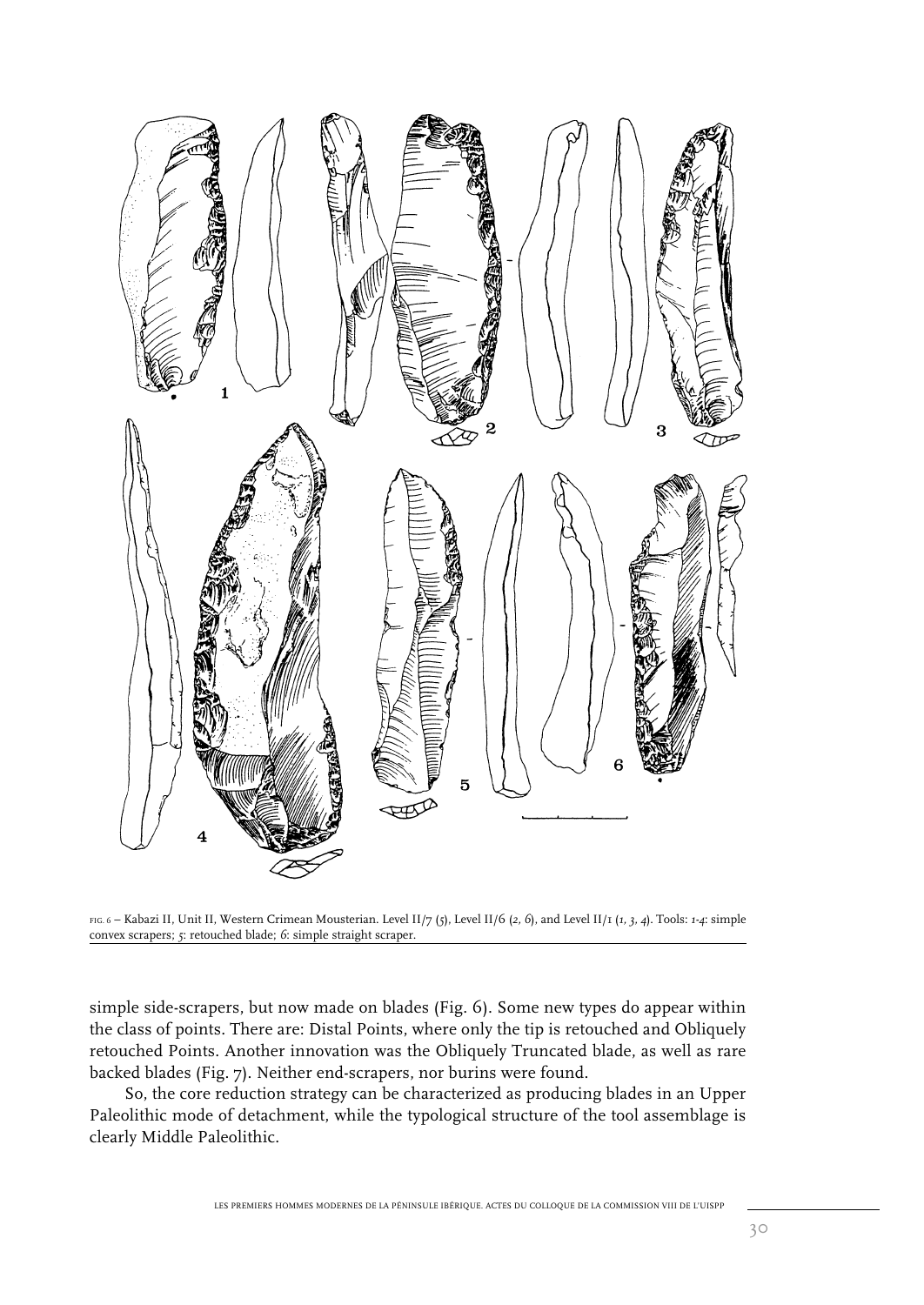

FIG. 7 – Kabazi II, Unit II, Western Crimean Mousterian. Level II/8 (*2*) and II/1 (*1, 3-6*). Tools: *1*: backed blade; *2*: lateral point; *3,4*: obliquely truncated blades; *5*: distal point; *6*: obliquely retouched point.

## **3. Siuren I rock-shelter**

An Aurignacian industry was discovered in Siuren I rock-shelter, represented by 9 occupational surfaces, composing four archaeological Units. Only two AMS dates are available: for the lower level of Unit F and upper level of Unit G. Both are about 28 to 29 000 BP (Fig. 8). However, these date only the middle levels, not the lowest, Unit H, nor the uppermost, Unit E.

The Aurignacian from Siuren I, Units F, G and H was identified as a sub-type of Krems-Dufour variant known from Central Europe (Demidenko et al., in press). Technologically the lowest, from Units G and H are characterized by a pronounced component of twisted bladelets and microblades. All together, they compose about 40% of all blanks. True blades do not exceed even 20% of the blanks. The bladelets and microblades are associated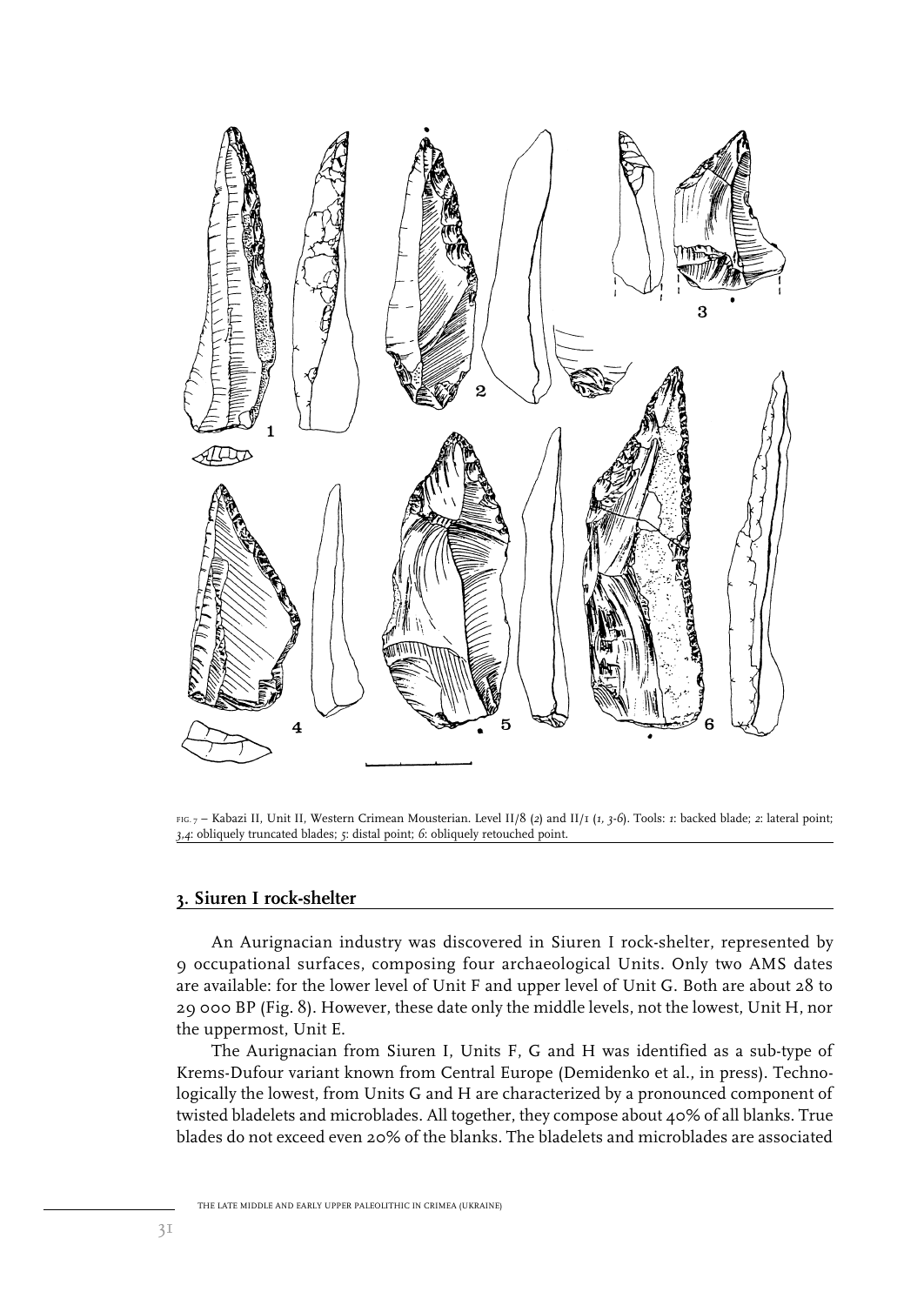



with carinated cores (Fig. 9). So, there is no doubt about the significant importance of bladelet technology in the Siuren-I, levels G and H.

Moreover, bladelets and microblades with fine and/or semi-steep retouch account for about 60% of the tools. The majority of bladelets and microblades with secondary treatment have alternate or inverse retouch. That is, Dufour bladelets account for about half of the tools. A few points of Krems type were found, as well. Other tools, such as end-scrapers, burins, denticulates, notches, retouched blades individually never accounts for more than about 8% of the tool kit. Combined, they present about 30% of the tools. Carinated tools are rare. At the same time, some Middle Paleolithic tools are a clear component of the Units G and H tool kits. They account to about 10% of all identifiable tools, about the same percentage as for end-scraper or burins. The Middle Paleolithic tools are subdivided into three main types: points, canted scrapers and bifacial pieces (Fig. 9). Typologically, points and canted scrapers, as well as bifacial tools, have their closest analogy to the Crimean Micoquian. Some of those tools even have ventral thinning, making them identical to some in

32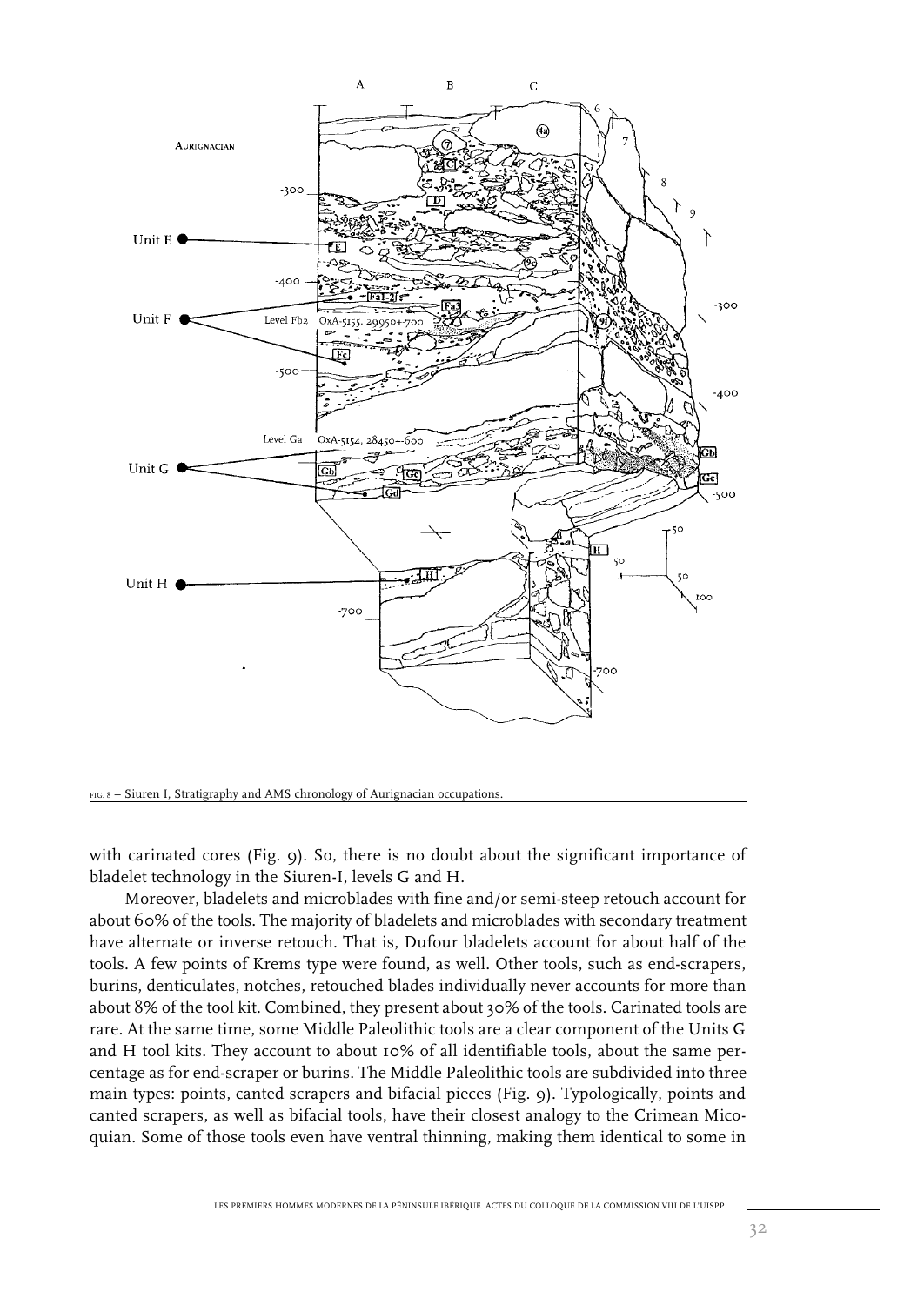



the Kiik-Kobien facies of the Crimean Micoquian. The presence of bifacial thinning/shaping flakes and tips of points' rejuvenation suggest MP tool production within the site area. Thus, these MP tools in the Aurignacian assemblages either could be evidence of Micoquian/Aurignacian interaction, or a mechanical mixture caused by episodic visits of Micoquian aborigines to Siuren I.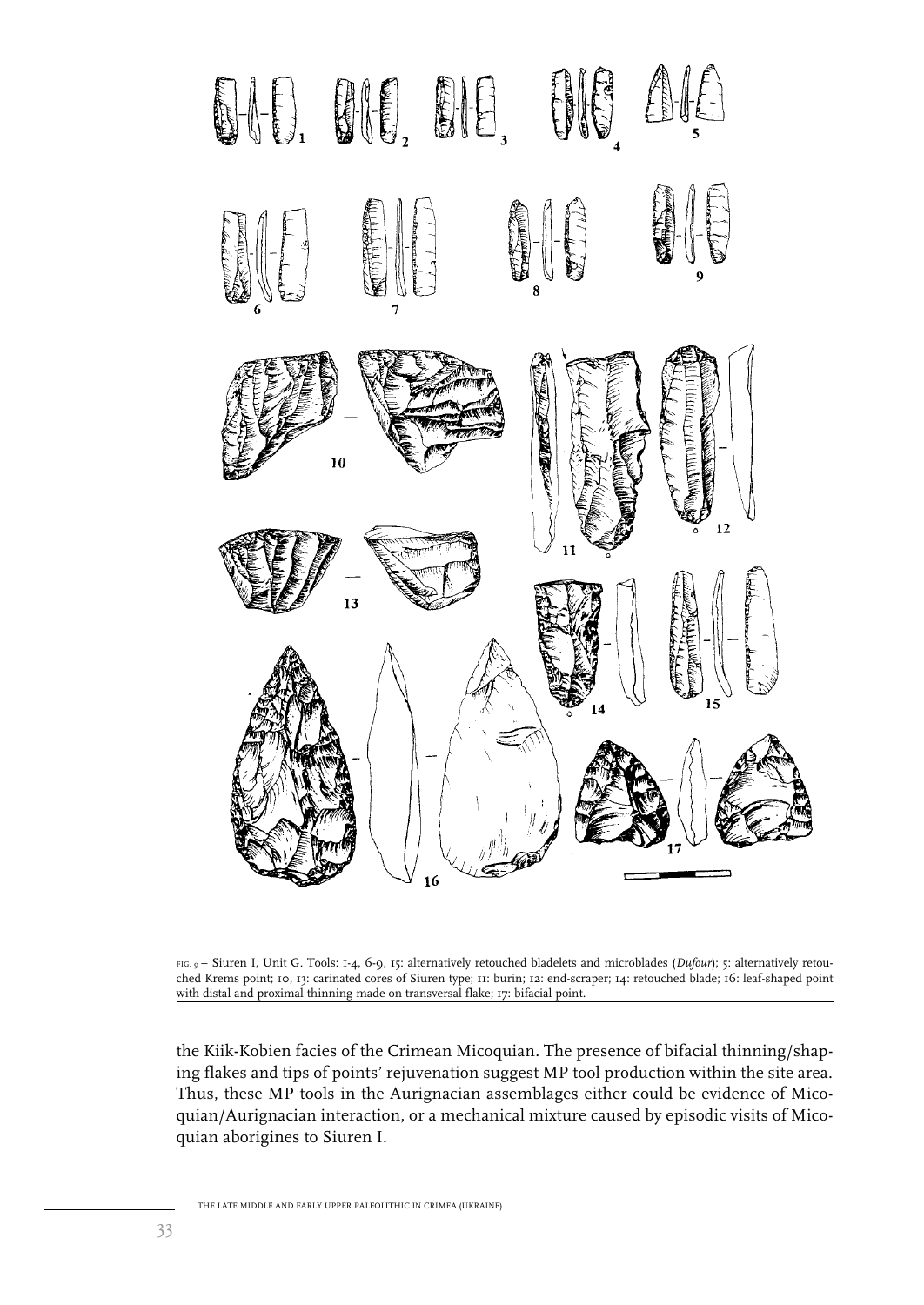In the uppermost assemblage of Unit F, the Middle Paleolithic tools are absent. At the same time, the assemblage of Unit F is Aurignacian of Krems-Dufour variant, also. So, the other characteristic features are more or less close to those of Units G and H.

## **4. Discussion**

| The AMS and ESR Chronology of Crimean Late Middle and Early Upper Paleolithic (BP). |                                              |                                                          |                             |                                 |           |                                           |                                |  |          |
|-------------------------------------------------------------------------------------|----------------------------------------------|----------------------------------------------------------|-----------------------------|---------------------------------|-----------|-------------------------------------------|--------------------------------|--|----------|
| 600                                                                                 | 29 000<br>$28$ 000<br>27000                  | $\circ$<br>$\rm ^{o}$<br>$\frac{8}{3}$<br>$\overline{a}$ | 3200                        | 34000<br>$\frac{1}{3}$ ooo      | $35$ $00$ | 36 000<br>$\frac{1}{2}$<br>$\overline{5}$ | $\frac{1}{39}$ ooo<br>38000    |  | $41$ 000 |
| <b>AURIGNACIAN SIUREN I</b><br>(AMS chronology)                                     | Unit $E(?)$<br>29,950+-700<br>$28,450 + 600$ | Units $F$ and $G$ Unit $H(?)$                            |                             |                                 |           |                                           |                                |  |          |
| <b>EASTERN SZELETIAN</b><br>BURAN-KAYA III, Level C<br>(AMS chronology)             |                                              |                                                          | 32,350+-700<br>32,200+-650  | or?                             |           | 36,700+-1500                              |                                |  |          |
| LATE CRIMEAN MICOQUIAN<br>BURAN-KAYA III, Level B<br>(AMS chronology)               | 28,840+-460<br>$28,520 + 460$                |                                                          |                             |                                 |           |                                           |                                |  |          |
| <b>WESTERN CRIMEAN MOUSTERIAN</b><br>KABAZI II, Unit II                             |                                              |                                                          | Level $II/I$<br>31,550+-600 | Level $II/\tau$<br>33,400+-1000 |           |                                           |                                |  |          |
| (AMS chronology)                                                                    |                                              |                                                          | Level $II/4$<br>32,200+-900 |                                 |           |                                           |                                |  |          |
| (ESR chronology)                                                                    |                                              |                                                          |                             |                                 |           |                                           | Level $II/7F8$<br>$39 + -3$ ka |  |          |
|                                                                                     |                                              |                                                          |                             |                                 |           |                                           |                                |  |          |

The AMS and ESR Chronology of Crimean Late Middle and Early Upper Paleolithic (BP).

The Late MP and Early UP are contemporaneous in the Crimea (Fig. 10): that is, the shift from MP to UP covered a relatively long period of time. Two Middle Paleolithic industries, the late WCM and the late CM chronologically coexisted with two Early UP industries, the Aurignacian and the Eastern Szeletian, from about 36 to about 30 ca. BP. This temporal overlap is documented by the AMS chronology of Kabazi II, Buran-Kaya III, Siuren I and the stratigraphy of Buran-Kaya III. Also, the presence of Middle Paleolithic tools in the Aurignacian of Siuren I, Units G and H indicate, at least, the coexistence of Aurignacian and Late Micoquian assemblages in the Crimea. The Micoquian tools in the Siuren I Aurignacian assemblages are the only manifestation of some kind of possible interaction between Late MP and Early UP. The interstratification of Micoquian and Eastern Szeletian in Buran-Kaya III sequence does not support the common idea which views the Crimean Micoquian as the generic base for the "Szeletoid" industries of Eastern Europe.

At the same time, this "coexistence" does not mean that all four industries actually coexisted during about 5000 years in the narrow belt of the second ridge of the Crimean Mountains. During the Last Glacial Crimea was the part of a large zone of dry land of the Eastern European Plain and not a peninsula, as today. The environmental conditions in Crimea between 36 and 30 ca. BP suggest cold and arid climate, similar to ones of the southern part of Eastern European Plain (Gerasimenko, in press). In this, Crimea cannot be viewed as an environmental refugium in Eastern Europe, as is the southern part of Iberia in far Western Europe. The Crimean Mountains, situated on the southern extreme of the huge glacial steppe region that stretches from the Eastern Balkans to the Northern Caucasus, was an open, continuous zone for possible movements, but not a *cul-de-sac* for the last Neanderthals.